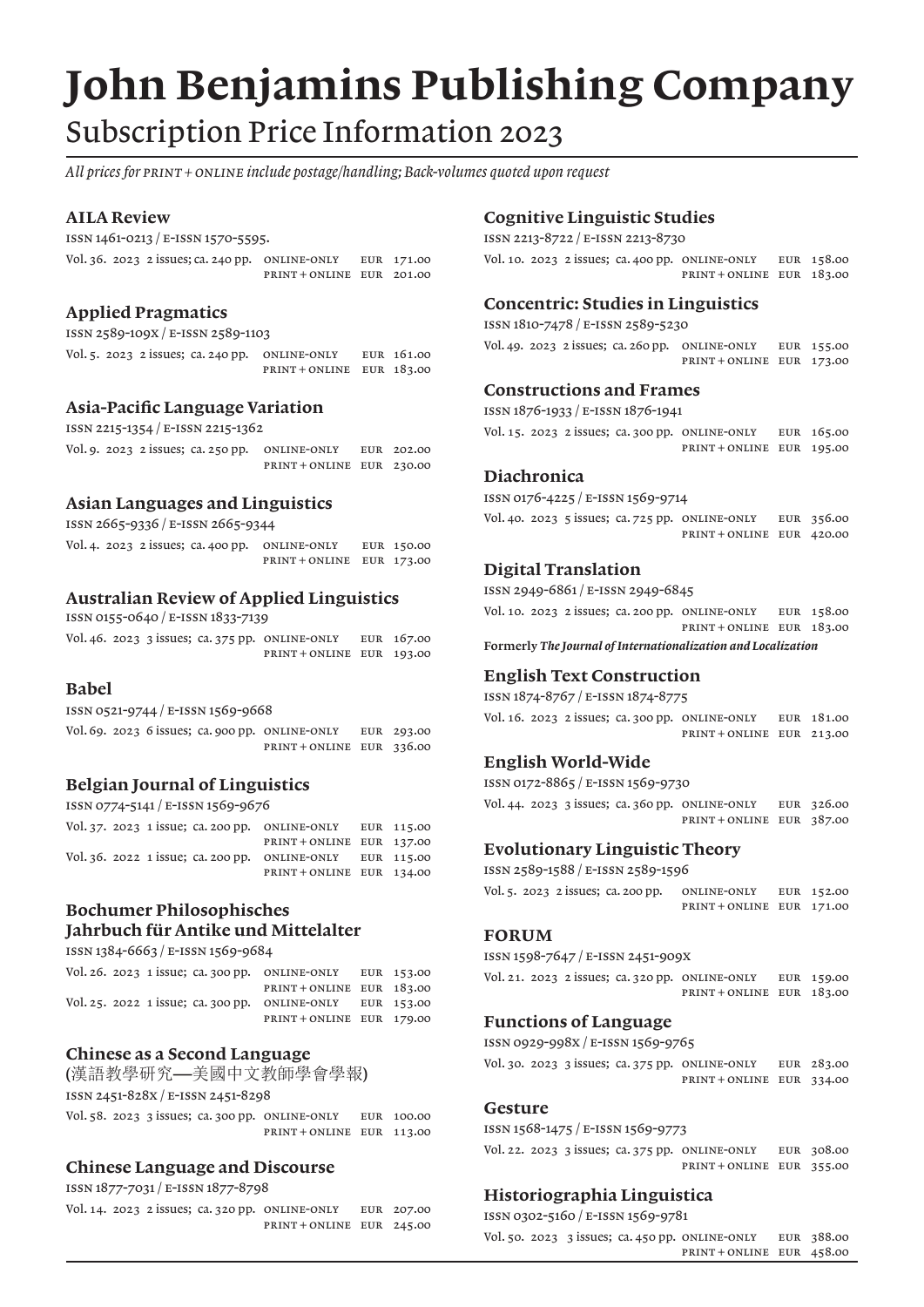# Information Design Journal

ISSN 0142-5471 / E-ISSN 1569-979X

Vol. 28. 2023 3 issues; ca. 300 pp. Online-only eur 232.00 print + online eur 265.00

## Interaction Studies

ISSN 1572-0373 / E-ISSN 1572-0381

|  |  | Vol. 24. 2023 3 issues; ca. 480 pp. ONLINE-ONLY | EUR 348.00 |
|--|--|-------------------------------------------------|------------|
|  |  | PRINT+ONLINE EUR 412.00                         |            |

## Interactional Linguistics

ISSN 2666-4224 / E-ISSN 2666-4232

Vol. 3. 2023 2 issues; ca. 250 pp. Online-only eur 162.00 print + online eur 184.00

# International Journal of Chinese Linguistics

ISSN 2213-8706 / E-ISSN 2213-8714

Vol. 10. 2023 2 issues; ca. 320 pp. Online-only eur 173.00 print + online eur 199.00

# International Journal of Corpus Linguistics

ISSN 1384-6655 / E-ISSN 1569-9811

|  |  | Vol. 28. 2023 4 issues; ca. 560 pp. ONLINE-ONLY | EUR 420.00 |
|--|--|-------------------------------------------------|------------|
|  |  | $PRINT + ONLINE$ EUR 498.00                     |            |

# International Journal of Language and Culture

ISSN 2214-3157 / E-ISSN 2214-3165

|  |  | Vol. 10. 2023 2 issues; ca. 300 pp. ONLINE-ONLY | EUR 168.00 |
|--|--|-------------------------------------------------|------------|
|  |  | PRINT + ONLINE EUR 193.00                       |            |

## International Journal of Learner Corpus Research

ISSN 2215-1478 / E-ISSN 2215-1486

|  |  | Vol. 9. $2023$ 2 issues; ca. 300 pp. ONLINE-ONLY | EUR 155.00 |
|--|--|--------------------------------------------------|------------|
|  |  | PRINT+ONLINE EUR 180.00                          |            |

## Internet Pragmatics

ISSN 2542-3851 / E-ISSN 2542-386X

Vol. 6. 2023 2 issues; ca. 320 pp. Online-only eur 154.00 print + online eur 176.00

## Interpreting

ISSN 1384-6647 / E-ISSN 1569-982X

|  |  | Vol. 25. 2023 2 issues; ca. 320 pp. ONLINE-ONLY | EUR 261.00 |
|--|--|-------------------------------------------------|------------|
|  |  | PRINT+ONLINE EUR 309.00                         |            |

## ITL - International Journal of Applied Linguistics

ISSN 0019-0829 / E-ISSN 1783-1490

Vol. 174. 2023 2 issues; ca. 300 pp.Online-only eur 158.00 print + online eur 183.00

## Journal of Argumentation in Context

ISSN 2211-4742 / E-ISSN 2211-4750

Vol. 12. 2023 3 issues; ca. 360 pp. Online-only eur 303.00 print + online eur 358.00

# Journal of Asian Pacific Communication

ISSN 0957-6851 / E-ISSN 1569-9838

Vol. 33. 2023 2 issues; ca. 320 pp. Online-only eur 251.00 print + online eur 297.00

# Journal of English for Research Publication Purposes

ISSN 2590-0994 / E-ISSN 2590-1001 Vol. 4. 2023 2 issues; ca. 240 pp. Online-only eur 155.00 print + online eur 175.00

# Journal of English-Medium Instruction

issn 2666-8882 / e-issn 2666-8890 Vol. 2. 2023 2 issues; ca. 250 pp. Online-only eur 178.00 print + online eur 199.00

# Journal of Historical Linguistics

ISSN 2210-2116 / E-ISSN 2210-2124 Vol. 13. 2023 3 issues; ca. 450 pp. Online-only eur 222.00 print + online eur 262.00

# Journal of Historical Pragmatics

ISSN 1566-5852 / E-ISSN 1569-9854 Vol. 24. 2023 2 issues; ca. 320 pp. Online-only eur 251.00 print + online eur 297.00

# Journal of Immersion

and Content-Based Language Education

ISSN 2212-8433 / E-ISSN 2212-8441

Vol. 11. 2023 2 issues; ca. 300 pp. Online-only eur 161.00 print + online eur 191.00

# Journal of Language and Politics

ISSN 1569-2159 / E-ISSN 1569-9862 Vol. 22. 2023 6 issues; ca. 960 pp. Online-only eur 574.00 print + online eur 678.00

# Journal of Language Aggression and Conflict

ISSN 2213-1272 / E-ISSN 2213-1280

Vol. 11. 2023 2 issues; ca. 320 pp. Online-only eur 196.00 print + online eur 224.00

## Journal of Language and Sexuality

ISSN 2211-3770 / E-ISSN 2211-3789

Vol. 12. 2023 2 issues; ca. 300 pp. Online-only eur 156.00 print + online eur 186.00

# Journal of Pidgin and Creole Languages

ISSN 0920-9034 / E-ISSN 1569-9870 Vol. 38. 2023 2 issues; ca. 400 pp. Online-only eur 340.00 print + online eur 402.00

## Journal of Second Language Pronunciation

ISSN 2215-1931 / E-ISSN 2215-194X

Vol. 9. 2023 3 issues; ca. 450 pp. Online-only eur 244.00 print + online eur 288.00

# Journal of Second Language Studies

ISSN 2542-3835 / E-ISSN 2542-3843

Vol. 6. 2023 2 issues; ca. 350 pp. Online-only eur 201.00 print + online eur 238.00

## Journal of Uralic Linguistics

#### ISSN 2772-3720 / E-ISSN 2772-3739

Vol. 2. 2023 2 issues; ca. 250 pp. Online-only eur 196.00 print + online eur 224.00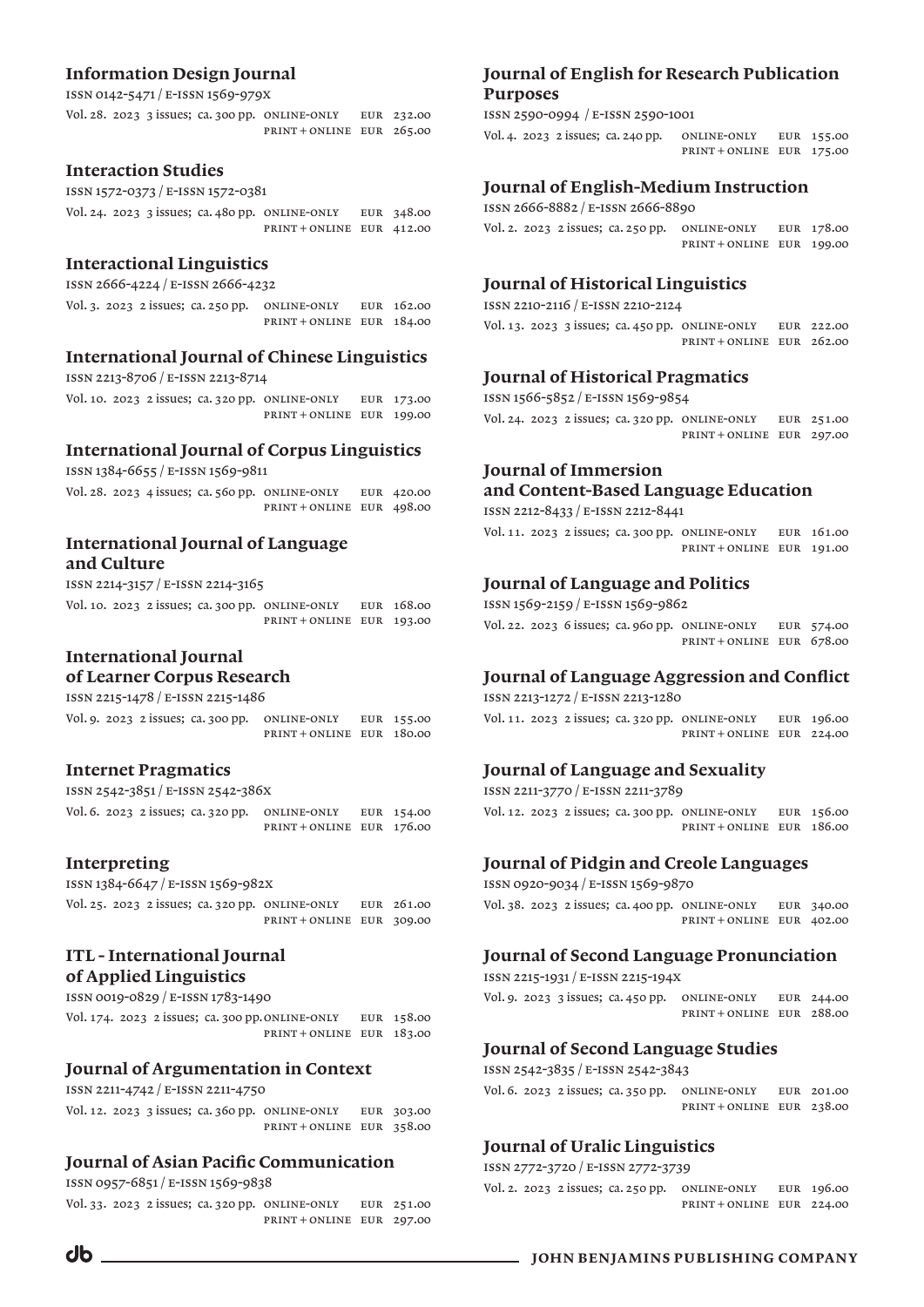## Korean Linguistics

| ISSN 0257-3784 / E-ISSN 2212-9731         |  |            |
|-------------------------------------------|--|------------|
| Vol. 19. 2023 2 issues; ca. 250 pp. PRINT |  | EUR 168.00 |

## Language and Dialogue

ISSN 2210-4119 / E-ISSN 2210-4127

|  |  | Vol. 13. 2023 3 issues; ca. 480 pp. ONLINE-ONLY | EUR 212.00 |
|--|--|-------------------------------------------------|------------|
|  |  | PRINT + ONLINE EUR 251.00                       |            |

#### Language and Linguistics

| ISSN 1606-822X / E-ISSN 2309-5067         |            |
|-------------------------------------------|------------|
| Vol. 24. 2023 4 issues; ca. 800 pp. PRINT | EUR 330.00 |

Open Access

Open Access

#### Language, Context and Text

ISSN 2589-7233 / E-ISSN 2589-7241

|  | Vol. 5. 2023 2 issues; ca. 400 pp. | ONLINE-ONLY             | EUR 153.00 |
|--|------------------------------------|-------------------------|------------|
|  |                                    | PRINT+ONLINE EUR 176.00 |            |

## Language, Culture and Society

| ISSN 2543-3164 / E-ISSN 2543-3156 |  |                                    |                         |  |  |  |
|-----------------------------------|--|------------------------------------|-------------------------|--|--|--|
|                                   |  | Vol. 5. 2023 2 issues; ca. 240 pp. | ONLINE-ONLY EUR 158.00  |  |  |  |
|                                   |  |                                    | PRINT+ONLINE EUR 179.00 |  |  |  |

## Language, Interaction and Acquisition

ISSN 1879-7865 / E-ISSN 1879-7873 Vol. 14. 2023 2 issues; ca. 300 pp. Online-only eur 169.00 print + online eur 200.00

## Language Problems and Language Planning

ISSN 0272-2690 / E-ISSN 1569-9889

|  |  | Vol. 47. 2023 3 issues; ca. 300 pp. ONLINE-ONLY | EUR 232.00 |
|--|--|-------------------------------------------------|------------|
|  |  | PRINT+ONLINE EUR 273.00                         |            |

# Language Teaching for Young Learners

ISSN 2589-2053 / E-ISSN 2589-207X

|  | Vol. 5. 2023 2 issues; ca. 300 pp. | ONLINE-ONLY             | EUR 151.00 |
|--|------------------------------------|-------------------------|------------|
|  |                                    | PRINT+ONLINE EUR 174.00 |            |

## Languages in Contrast

ISSN 1387-6759 / E-ISSN 1569-9897 Vol. 23. 2023 2 issues; ca. 300 pp. Online-only eur 201.00 print + online eur 238.00

## Linguistic Approaches to Bilingualism

ISSN 1879-9264 / E-ISSN 1879-9272

|  |  | Vol. 13. 2023 6 issues; ca. 900 pp. ONLINE-ONLY | EUR 339.00 |
|--|--|-------------------------------------------------|------------|
|  |  | PRINT+ONLINE EUR 400.00                         |            |

## Linguistic Landscape

ISSN 2214-9953 / E-ISSN 2214-9961 Vol. 9. 2023 4 issues; ca. 400 pp. ONLINE-ONLY EUR 235.00 print + online eur 265.00

## Linguistic Variation

ISSN 2211-6834 / E-ISSN 2211-6842

|  |  | Vol. 23. 2023 2 issues; ca. 375 pp. ONLINE-ONLY EUR 144.00 |  |
|--|--|------------------------------------------------------------|--|
|  |  | PRINT + ONLINE EUR 171.00                                  |  |

## Linguistics in the Netherlands

ISSN 0929-7332 / E-ISSN 1569-9919

|  |  | Vol. 40. 2023 1 issue; ca. 250 pp. ONLINE-ONLY EUR 129.00 |  |
|--|--|-----------------------------------------------------------|--|
|  |  | PRINT+ONLINE EUR 152.00                                   |  |
|  |  | Vol. 39. 2022 1 issue; ca. 250 pp. ONLINE-ONLY EUR 129.00 |  |
|  |  | PRINT+ONLINE EUR 149.00                                   |  |

# Linguistics of the Tibeto-Burman Area

ISSN 0731-3500 / E-ISSN 2214-5907

Vol. 46. 2023 2 issues; ca. 300 pp. Online-only eur 158.00 print + online eur 183.00

## Lingvisticæ Investigationes

ISSN 0378-4169 / E-ISSN 1569-9927

Vol. 46. 2023 2 issues; ca. 350 pp. Online-only eur 428.00 print + online eur 507.00

## The Mental Lexicon

ISSN 1871-1340 / E-ISSN 1871-1375 Vol. 18. 2023 3 issues; ca. 450 pp. Online-only eur 305.00 print + online eur 361.00

# Metaphor and the Social World

ISSN 2210-4070 / E-ISSN 2210-4097

Vol. 13. 2023 2 issues; ca. 350 pp. Online-only eur 183.00 print + online eur 215.00

## Narrative Inquiry

ISSN 1387-6740 / E-ISSN 1569-9935

Vol. 33. 2023 2 issues; ca. 400 pp. Online-only eur 340.00 print + online eur 402.00

## **NOWELE**

ISSN 0108-8416 / E-ISSN 2212-9715

Vol. 76. 2023 2 issues; ca. 240 pp. Online-only eur 147.00 print + online eur 173.00

# Pedagogical Linguistics

ISSN 2665-9581 / E-ISSN 2665-959X

Vol. 4. 2023 2 issues; ca. 240 pp. Online-only eur 158.00 print + online eur 179.00

## Pragmatics

ISSN 1018-2101 / E-ISSN 2406-4238 Vol. 33. 2023 4 issues; ca. 600 pp. Online-only eur 191.00 print + online eur 212.00

## Pragmatics and Society

ISSN 1878-9714 / E-ISSN 1878-9722

Vol. 14. 2023 6 issues; ca. 960 pp. ONLINE-ONLY EUR 335.00 print + online eur 388.00

# Pragmatics & Cognition

ISSN 0929-0907 / E-ISSN 1569-9943

Vol. 30. 2023 2 issues; ca. 400 pp. Online-only eur 322.00 print + online eur 370.00

#### Register Studies

ISSN 2542-9477 / E-ISSN 2542-9485

|  | Vol. 5. 2023 2 issues; ca. 300 pp. | ONLINE-ONLY             | EUR 180.00 |
|--|------------------------------------|-------------------------|------------|
|  |                                    | PRINT+ONLINE EUR 203.00 |            |

# Reinardus

| ISSN 0925-4757 / E-ISSN 1569-9951                           |                         |  |  |  |  |  |  |  |
|-------------------------------------------------------------|-------------------------|--|--|--|--|--|--|--|
| Vol. 35. 2023 1 issue; ca. 250 pp. ONLINE-ONLY EUR $164.00$ |                         |  |  |  |  |  |  |  |
|                                                             | PRINT+ONLINE EUR 194.00 |  |  |  |  |  |  |  |
| Vol. 34. 2022 1 issue; ca. 250 pp.                          | ONLINE-ONLY EUR 164.00  |  |  |  |  |  |  |  |
|                                                             | PRINT+ONLINE EUR 190.00 |  |  |  |  |  |  |  |